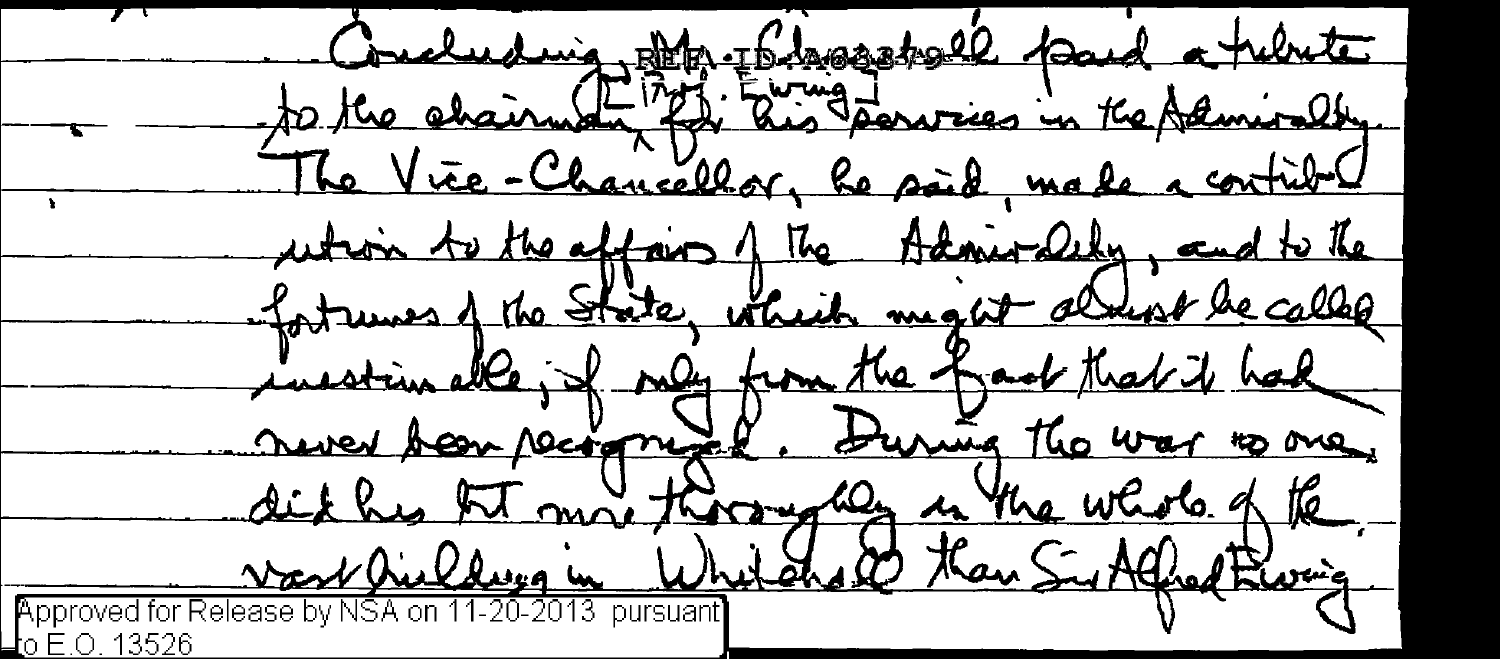the Edinburgh Morning Post of a March D quote  $\overline{t}$ see me <u>four mouth</u> one of those wai <u>de</u> 12 See ł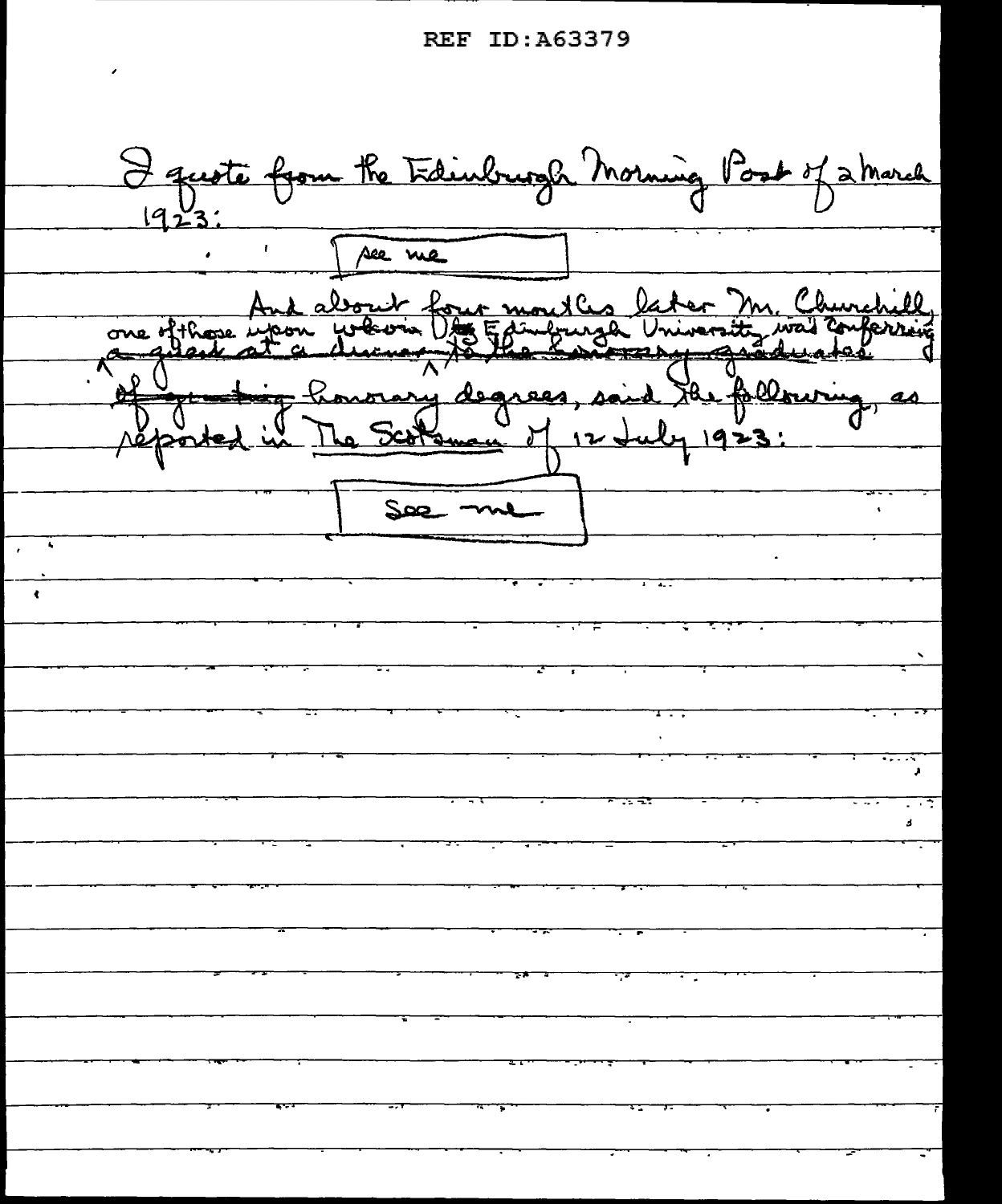Actually the first fiture of the curtain peace of the curtain peace of the curtain peace of the curtain of peace from only <del>Joi</del> 4 years after the Events we are considering happened the lecture was delivered on the occasion He granting et au honorary degree to Sir Maurice Hawkey G.C. By poesetary of the Committee of Imperial Defense, les Edinburgh University son 19 tuly 1921. tate: There was one other name 10 which he wished to refer, Sir Maurice sad, There were some in the war who at all the time were in the limelight; there were others who worked in oloeurity, Heare was no name which deserved greated honour, and no man did granter service I that category to his country than their Vice Chanceller and Principal Suri Alfred Europ The next to fait was just a little leftur of the vail. a similar port) Corrie about two years later, burgh University and thore it 1923, the form of the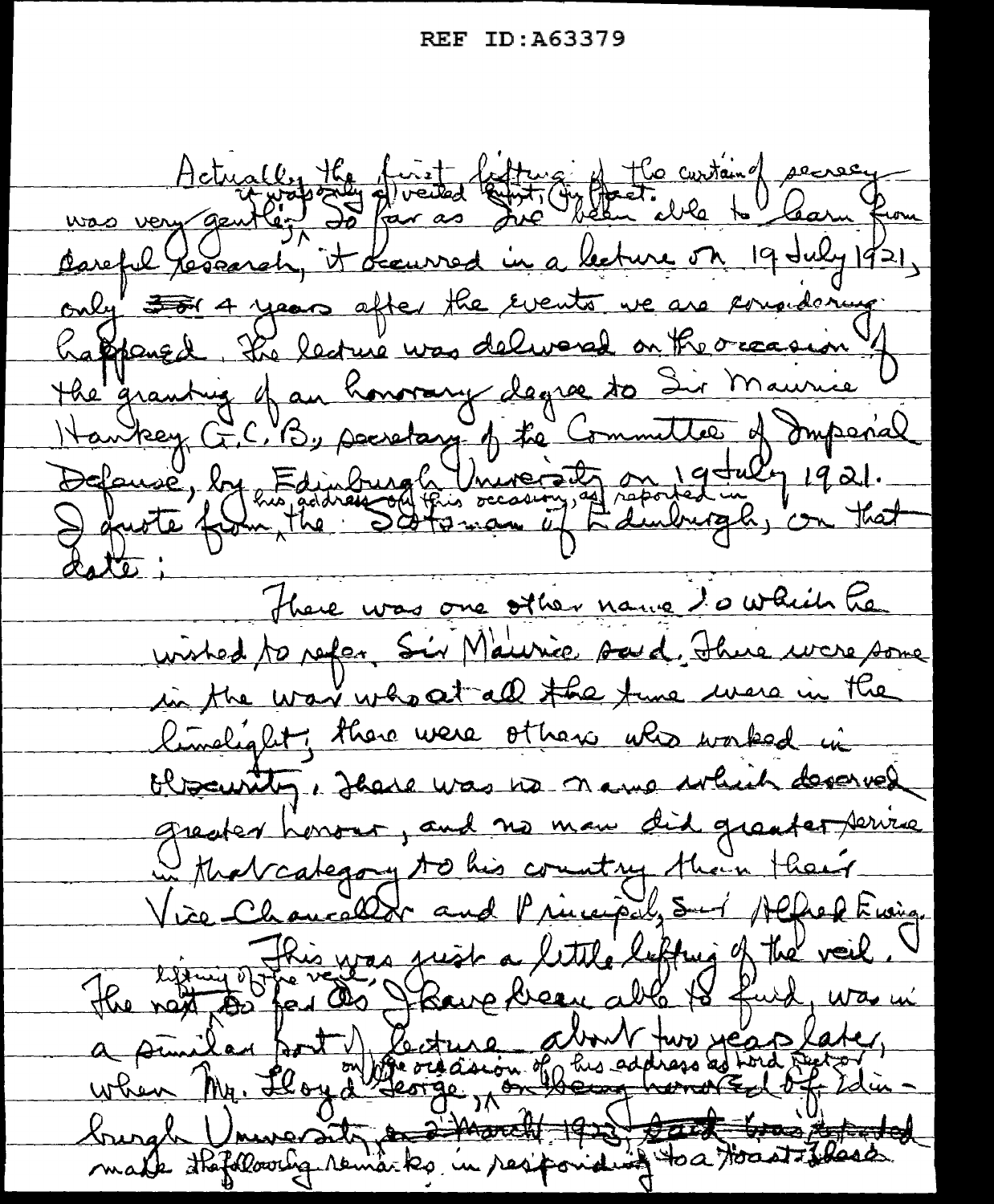Admiral James, too, gives us much more specific and valuable unforwation on this point! sa me dannes pp 69-70 But now J can add some information of my own at this point. Sant April I was in England and Rad an opportunity to visit an old friend, Chile, A.G. Demniston, Who for many years was the head of The Butish BOMINT againg at on and ofter the first two years of World War II was in charge If the diplomatic branches thereof in London. He are I had much to the about regarding our experiences, estaient avec connected with World War I but with "World War I, a subject I felt I could discuss without irstating any Accuraty measures. Chaybe I was writing! Atamy rater from him fre received a couple 1) latters suice than and a little exiggs a having to do with the Zimmermann Palagram Jet me read a bit from his letters;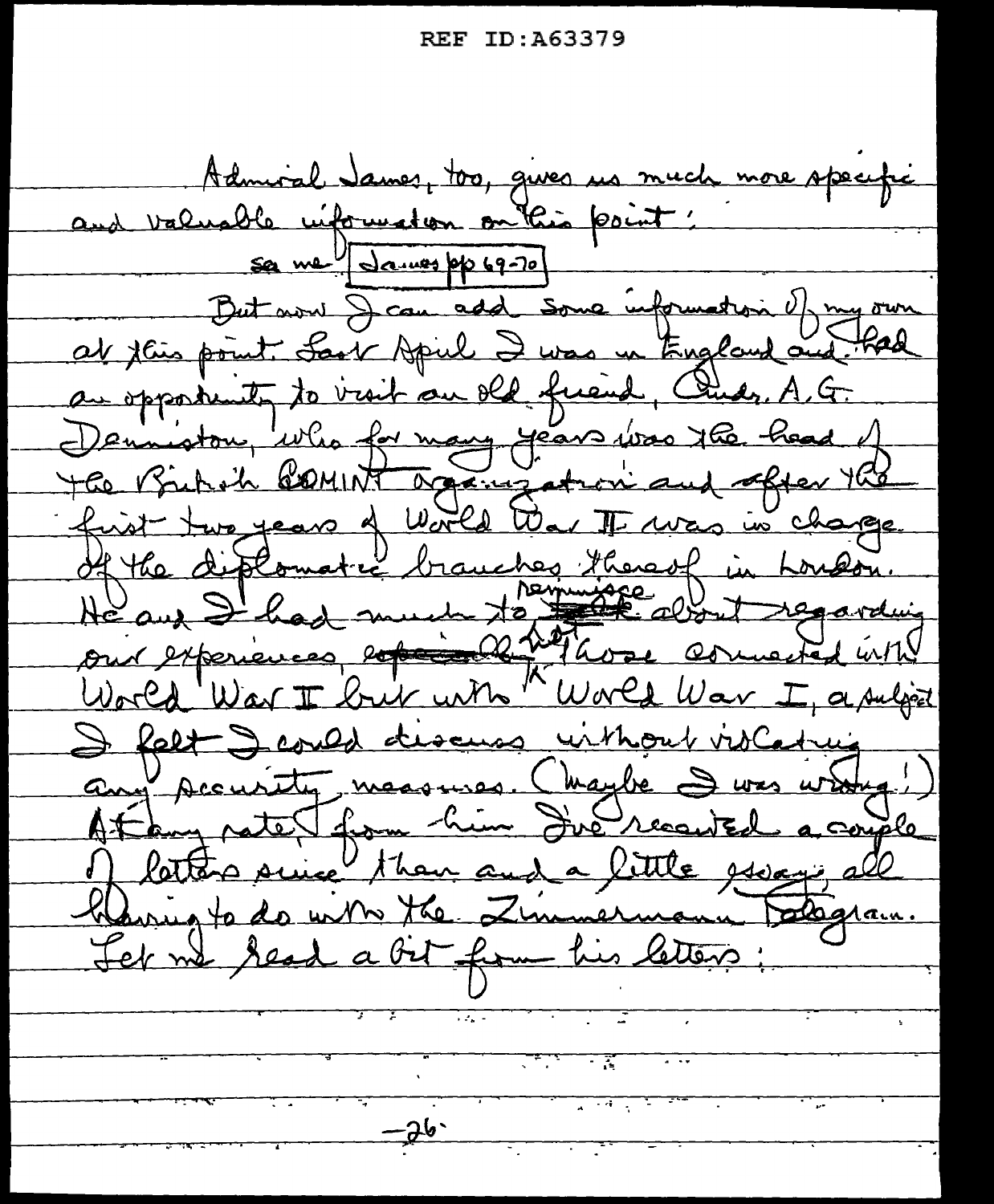The peroud proceed avidence is also in the form of a statement by Poorn 40, Rureau on this point. After America's entry-into the way, the British gave the American Covernment a partial comy of the German code Amovn es Code 13444 with directions for its use. These directions contain the express statements that German messages sent by Swedish officials were in enciphered German code, i.e., the criginal code groups were subjected to a process of systematic alteration and that the transfer, or retransfer, from Swedish to German hands was made at Buenos Aires. The method of encipherment employed to disguise the messages upon their transfer was of such nature as not completely to remove certain resemblances to German Code 13040. These resemblances aroused the suspicions of the Eritain exyptographers, and detailed study followed. Once the nature of the disguise was learned, its usefulness was lost; and the Germans might have spared themselves the trouble of disguising the code when they gave their messages to Swedish officials for forwarding.  $16.78$   $12.78$   $12.78$   $12.78$  $\frac{1}{2}$   $\frac{1}{2}$   $\frac{1}{2}$   $\frac{1}{2}$   $\frac{1}{2}$   $\frac{1}{2}$   $\frac{1}{2}$   $\frac{1}{2}$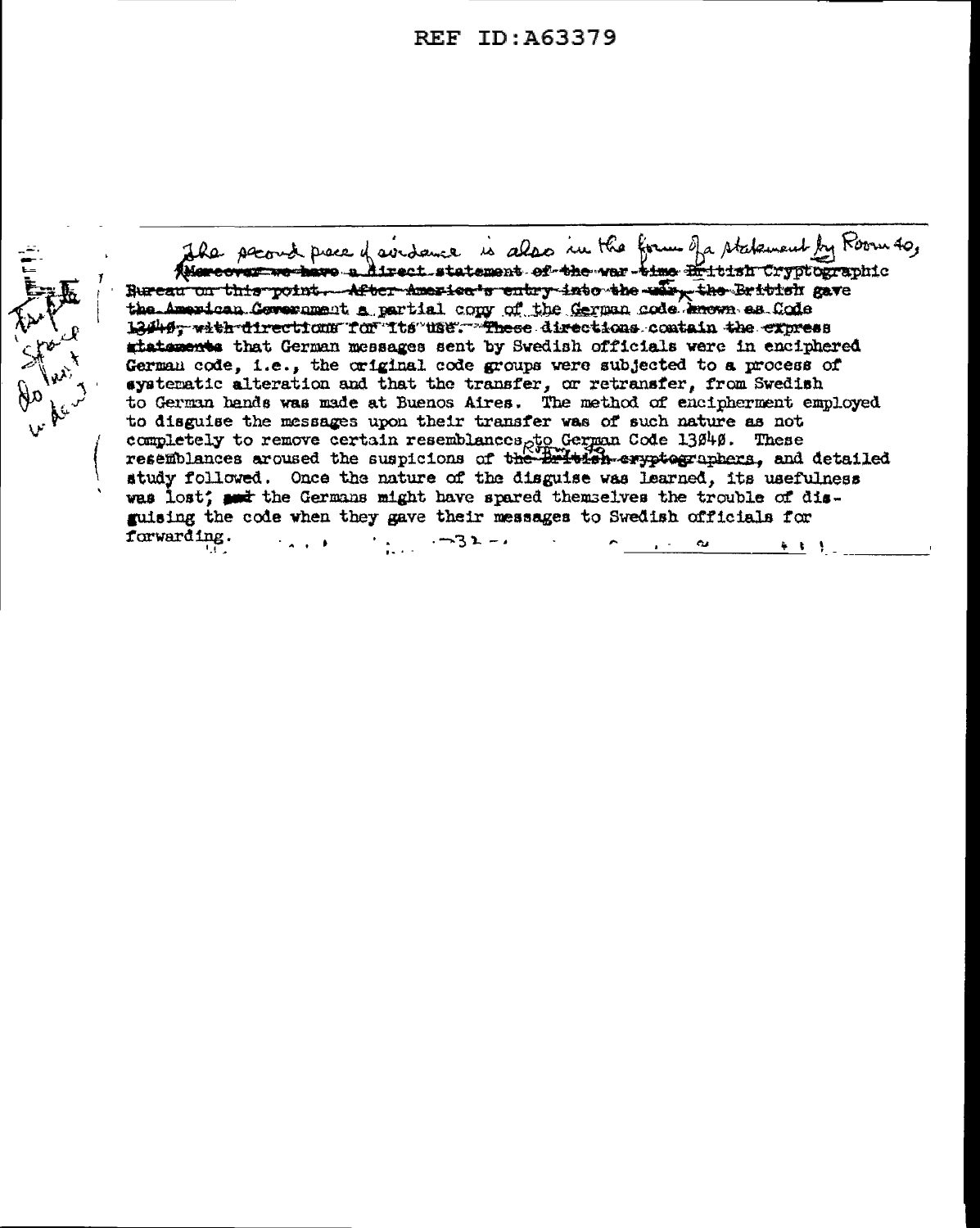ouldway that the principal idea behind my talk is to account for this 6-weeks of deley -

I think it correct to say that history attributes our entry on  $6$  April 1917 into World War I as a belligerent on the side of the Allied Powers to the disclosure *of* the contents *ot* the Zimmermann Telegram. Note that this statement - - ---- - ...--- is qualified by a date, viz,  $6$  April 1917. Perhaps that would have come about without the Zimmermann Telegram, sooner or later and for one reason or another, most probably because of German ruthlessness in the conduct of submarine warfare. But "later" might have been too late, because after unrestricted submarine warfare I started there wasn't much time left to help Britain. And if we had waited until England had been starved into capitulation, it is of course possible that we might never have entered the war. Or, if we were later forced to fight because of German arrogance, we might have had to face a powerful and jubilant Germany all

 $-14-$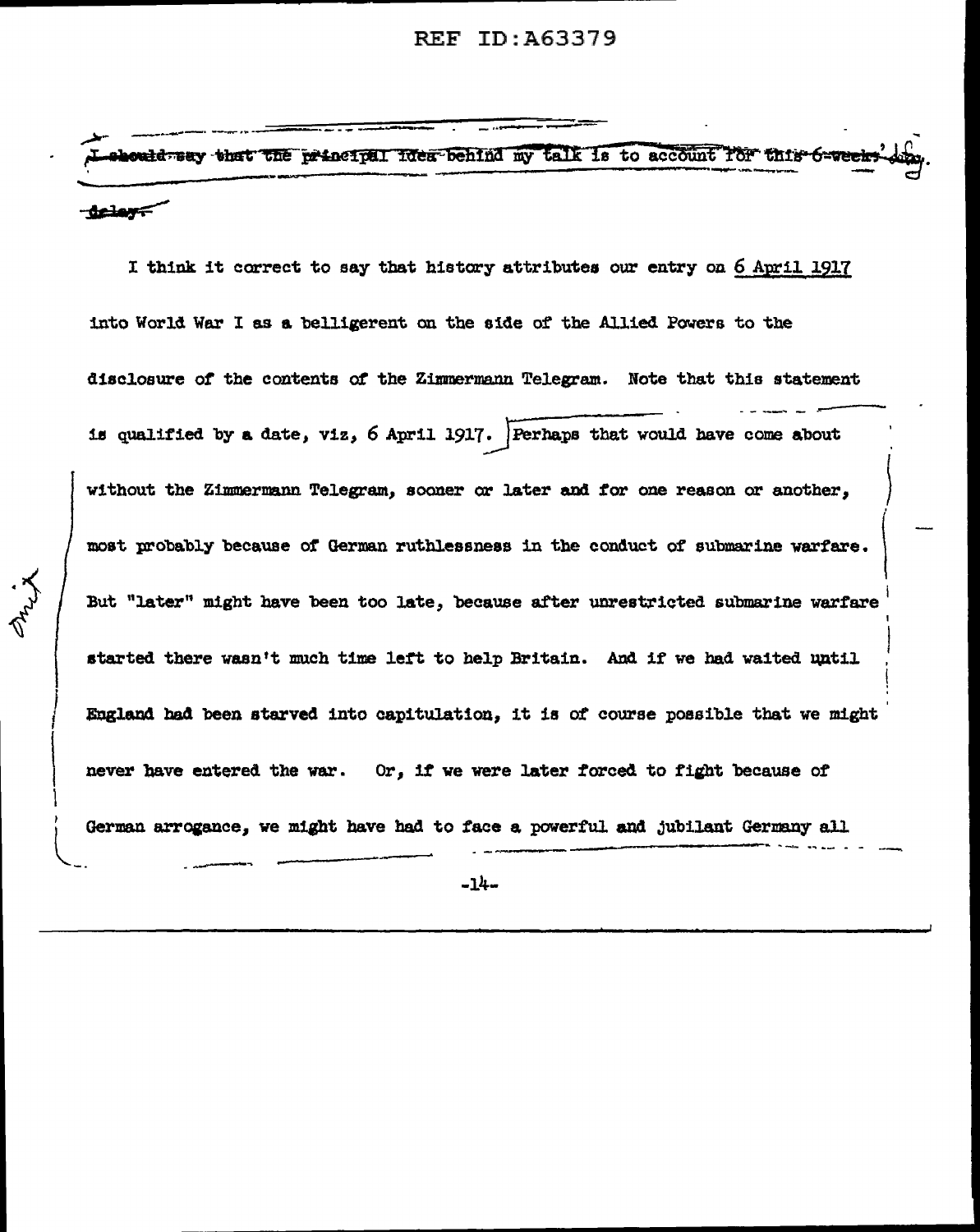and agents, but this correspondence never reached official files. On the other hand, all official histories, and nearly all biographies and autobiographies, embracing the 1914-18 war, throw light on his remarkable contribution to the war effort of the Powers ranged against Germany.

"Most of these books are now a little dusty on the shelves. The generation which read Dr. Page's letters, Robert Lansing's Memoirs, Colonel House's papers, Von Papen's Memoirs, Sir Basil Thomson's diaries, so avidly is passing away, and it is the shelves displaying histories, biographies, and autobiographies of the period embracing the Second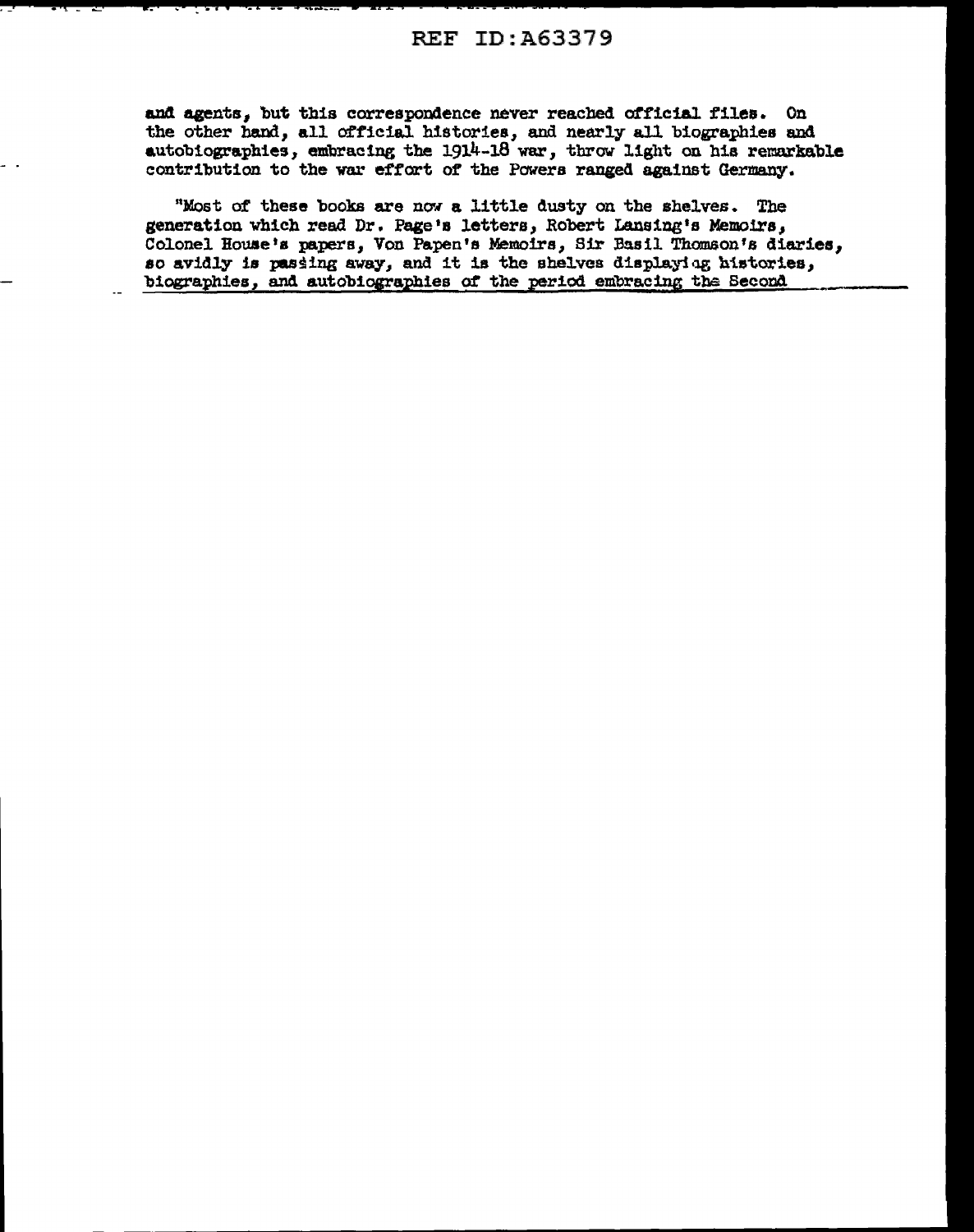related in the Hendrick account - and more expecially now, the account contain REE ID: A63379

in-the Author's Foreyord to Admiral James & booky we can see certain things.

that the mother the dark or dubious points in the story. But Admiral Samos,<br>who in his foreword days that "it was remained for me to obtain official<br>approval or Vampfort for publication of a letter in the Press, it became

known that I was collecting material for a biography of Admiral Sir Reginald Hall, I received letters from his old friends and colleagues expressing their pleasure that his great services were to be placed on record and their willingness to help with personal recollections of a man whose leadership they had so much admired and whose friendship they had so greatly valued.

"Nearly all my correspondents asked the same two questions. Had the Admiral left any papers useful to a biographer, and was it even now, after forty years, possible to give a full account of his achievements without having access to official papers still kept under lock and key? Hall did not, as was generally believed, destroy all the records of his stewardship as Director of Naval Intelligence. In 1932 he began work on his autobiography, with Ralph Straus as collaborator, but abandoned the project after five of the thirty-five chapters had been completed. I found some useful material in those five chapters, and it is evident from the chapter headings of the thirty unwritten chapters that his autobiography would have been a book of historical importance.

"It is unlikely that there are now any papers in the official archives which would throw any light on his activities. His was not the type of work that could be recorded in reports and letters of proceedings. He hed a very large correspondence with Senior Officers afloat, Attaches,

-37-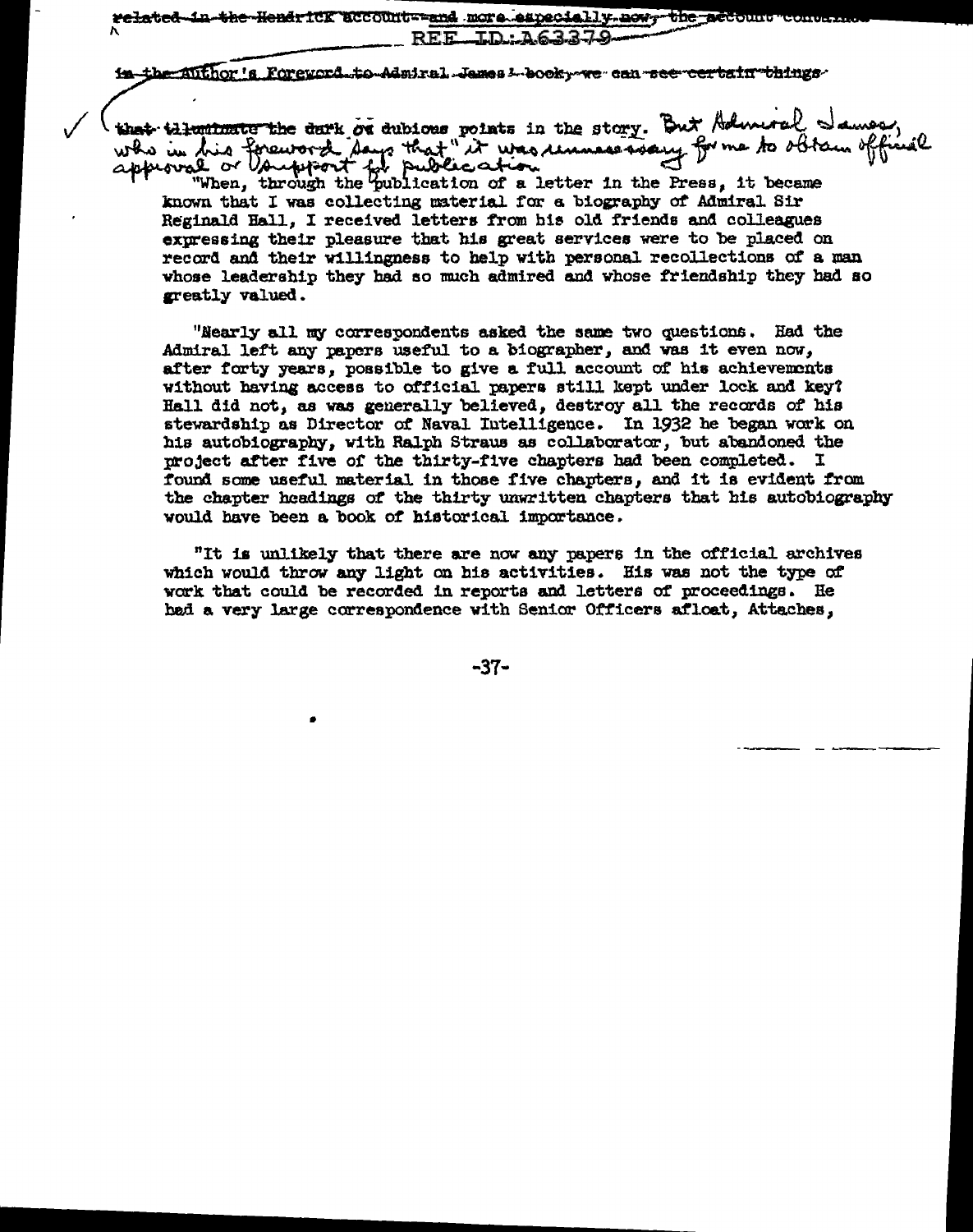futthe

 $i \times 2$ 

 $\mathcal{N}_0$  September 8, 1917, the State Department published the text of three code messages sent by the German Charge d' Affaires at Buenos Aires to the Foreign Office at Berlin. These telegrams became notorious as the Luxburg or "sink without trace" messages. They were furnished by the British, for the American cryptographic bureau had as yet hardly been organized at that time. The files of the State Department contain several messages in connection with this episode. Among them is one dated September 18, 1917, to Bell (Secretary, American Embassy, London) from Harrison (Secretary in the Diplomatic Service, assigned to the Department later--1922--Assistant Secretary of State), in which Harrison transmitted the dates and initial groups of 22 messages sent from the Swedish Foreign Office, Stockholm, to the Swedish Legation, Buenos Aires and asked: "Please let me know as soon as poäsible if British authorities have copies of all these messages, if they have been successfully treated, and if so telegraph contents at earliest possible moment." On September 19, Bell replied as follows: "Numbers 4, 5, 11, 16, 17, 18 and 22 are in Swedish code and undecipherable here.

REE (ID: A63379

We shall see presently that at the time of the Zimmermann Telegram episode

the British held back certain cryptologic details from the U.S. In the case of

the Swedish route did the British tell Bell the truth? Why tell him anything

about reading Svedish codes--if they could indeed read them?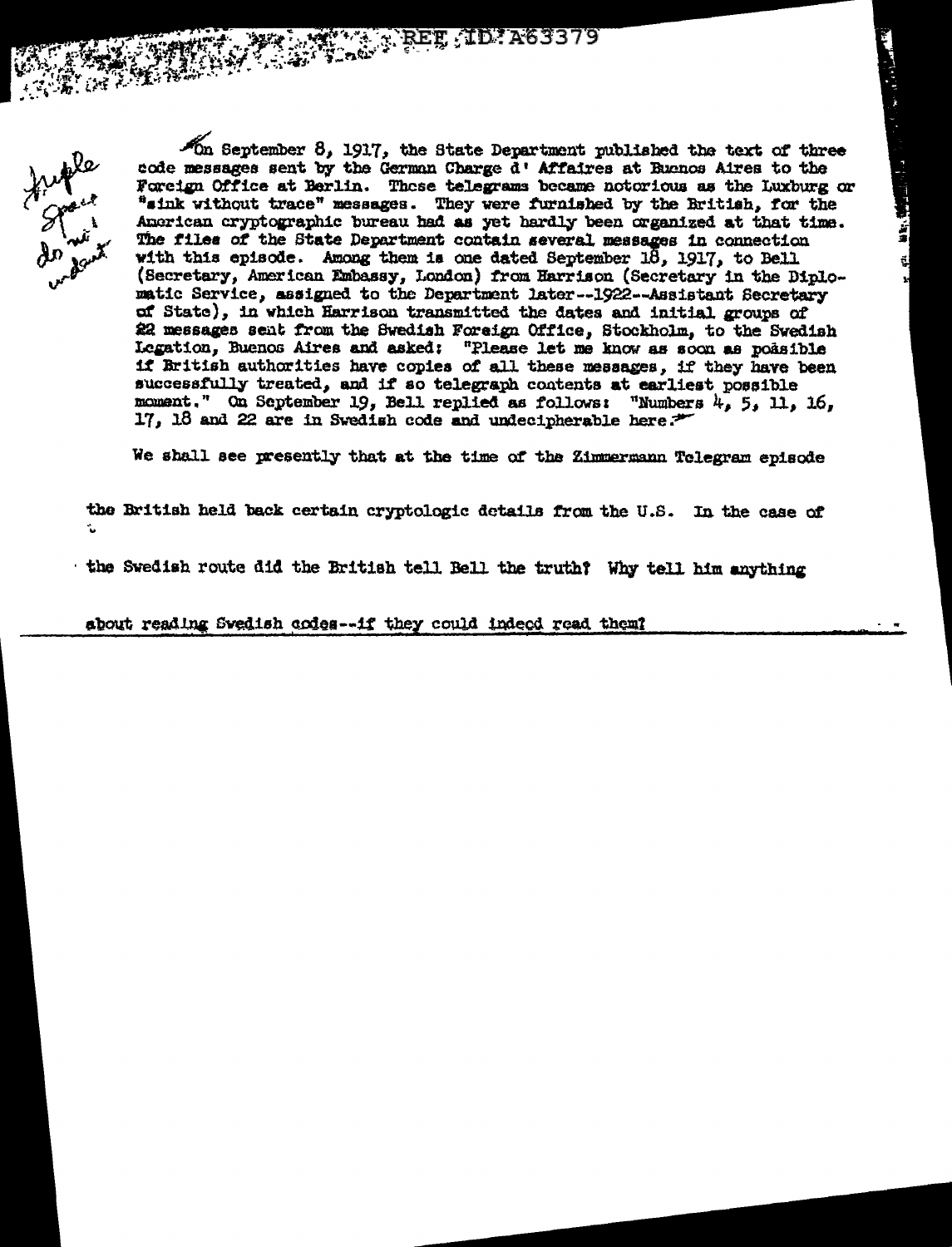address delivered on 6 November 1925 by Lord Balfour who, speaking at a luncheon

given at Edinburgh University said, as reported in The Scotsman of 7 November 1925:

"The following afternoon Lord Balfour, as Chancellor, speaking at the Union luncheon in Mr. Baldwin's honour, said that three days previously he would not have ventured to touch upon a topic which, up to that time, had been an inviolable secret. But, in a magazine article, then published for the first time, there had appeared some additional letters of Mr. Walter Page (the American Ambassador in England during the most critical years of the Great War) which told how the Zimmermann telegrams had been discovered through the Intelligence Service of the British Admiralty.

. "The machinery,' Lord Balfour concluded, 'by which that discovery and many others of vital importance to the British Government were made, was due to the admirable organisation of which Sir Alfred Ewing was the author.'"

Soon we shall learn the part Balfour played in our story of the Zimmermann

Telegram. Since then other accounts have appeared, perhaps the best and certainly

the latest one being that in Admiral James' book, The Eyes of the Navy, which

. I've already mentioned. But let's begin with the version given in the Hendrick

account not only because it's pretty accurate, having been based upon certain

telegrams exchanged between our ambassador in London and the State Department in

Washington, but also because it's quite dramatic.

"One day, in the latter part of February, 1917, Page was requested to call upon Mr. Balfour at the Foreign Office. Mr. Balfour quietly handed the Ambassador a sheet of paper -- a document that, in its influence upon American policy, proved to be the most sensational that the European War had so far brought forth. This paper contained the message that will be immortal as the Zimmermann telegram. It disclosed the preparation Germany was making for war with the United States. It was a message from the German Foreign Office in Berlin to Von Eckhardt, the German Minister in the City of Mexico. As Germany had no satisfactory method of communicating with Mexico, this telegram had been sent to Count Bernstorff in Washington, with instructions to forward it by cable to the German Minister in the Mexican Republic. This latter diplomat was directed to enter at once into negotiations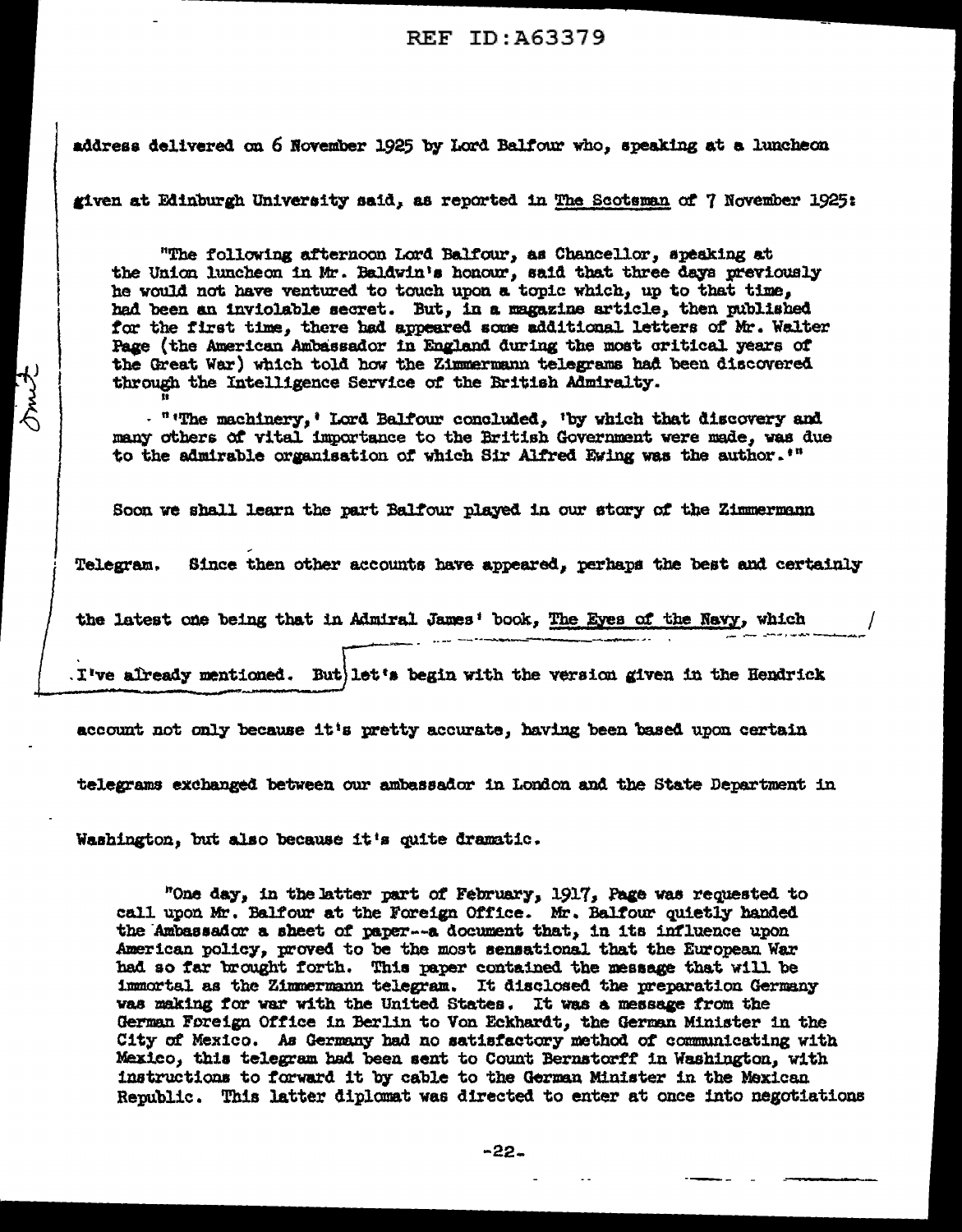with Venustiano Carranza, President of Mexico, and to make an alliance with Mexico for a joint German and Mexican invasion of the United States.

"In case this invasion succeeded, Mexico was to obtain Texas, New Mexico, and Arizona--territory which she had lost to the United States as a result of the war of 1846, and which was now to be treated as a kind of Mexican Alsace-Lorraine and be "redeemed." The German plan also contemplated an attempt to detach Japan from her European allies and persuade her to join the German-Mexican alliance. President Carranza, who, as subsequent events disclosed, looked not unfavorably upon this ambitious proposal. was the same Carranga whom President Wilson had supported for the Mexican Presidency among a multitude of revolutionary candidates. Carranga was President of Mexico. indeed, as the result of a succession of events that amounted almost to American intervention.

"Page at once transmitted this information to the State Department:

London Dated February 24, 1917 Rec'd 9 A.M. ĩ.

SECRETARY OF STATE, Washington.  $5746.$  February  $24.$ In about three hours I shall send a telegram of great importance to the President and Secretary of State.

Page to the President

London Dated February 24, 1917 Rec'd 8:30 P.M.

SECRETARY OF STATE. Washington.  $5747.$  February  $24.$ My 5746. February 24. CONFIDENTIAL FOR THE PRESIDENT AND THE SECRETARY OF STATE.

Balfour has handed me the text of a cipher telegram from Zimmermann, German Secretary of State for Foreign Affairs, to the German Minister to Mexico, which was sent via Washington and relayed by Bernstorff on January 19th. You can probably obtain a copy of the text relayed by Bernstorff from the cable office in Washington. The first group is the number of the telegram, one hundred and thirty, and the second is thirteen thousand and forty-two, indicating the number of the code used. The last group but two is ninety-seven thousand five hundred and fifty-six, which is Zimmermann's signature. I shall send you by mail a copy of the cipher text and of the de-code into German and meanwhile I give you the English translation as follows: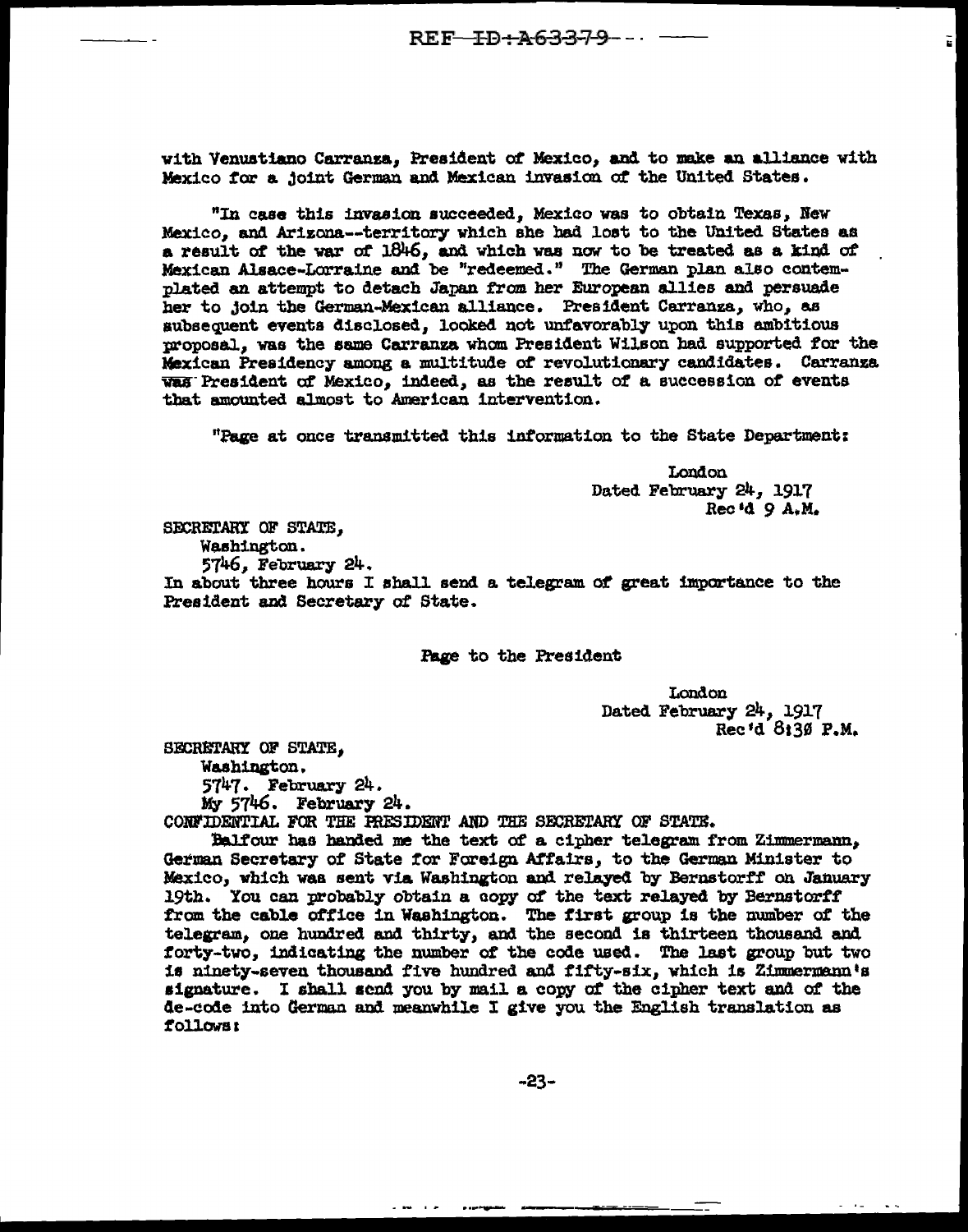"We intend to begin on the first of February unrestricted submarine warfare. We shall endeavor in spite of this to keep the United States of America neutral. In the event of this not succeeding, we make Mexico a proposal of alliance on the following basis: make war together, make peace together, generous financial support and an understanding of our part that Mexico is to reconquer the lost territory in Texas, New Mexico and Arizona. The settlement in detail is left to you. You will inform the President (that is, President Carranza of Mexico) of the above most secretly as soon as the outbreak of war with the United States of America is certain and add the suggestion that he should, on his own initiative, invite Jpan to immediate adherence and at the same time mediate between Japan and ourselves. Please call the President's attention to the fact that the ruthless employment of our submarines now offers the prospect of compelling England in a few months to make peace.

"ZIMMERMANN."

"The receipt of this information has so greatly exercised the British Government that they have lost no time in communicating it to me to transmit to you, in order that our government may be able without delay to make such disposition as may be necessary in view of the threatened invasion of our territory.

"The following paragraph is strictly confidential:

"Early in the war, the British Government obtained possession of a copy of the German cipher code used in the above message and have made it their business to obtain copies of Bernstorff's cipher telegrams to Mexico, amongst others, which are sent back to London and deciphered here. This accounts for their being able to decipher this telegram from the German Government to their representative in Mexico, and also for the delay from January 19th until now in their receiving the information. This system has hitherto been a jealously guarded secret and is only divulged now to you by the British Government in view of the extraordinary circumstances and their friendly feeling toward the United States. They earnestly request that you will keep the source of your information and the British Government's method of obtaining it profoundly secret, but they put no prohibition on the publication of Zimmermann's telegram itself.

"The copies of this and other telegrams were not obtained in Washington but were bought in Mexico.

"I have thanked Balfour for the service his government has rendered us and suggest that a private official message of thanks from our government to him would be beneficial.

"I am informed that this information has not yet been given to the Japanese Government, but I think it not unlikely that when it reaches them they may make a public statement on it in order to clear up their position regarding the United States and prove their good faith to their allies.

PAGE"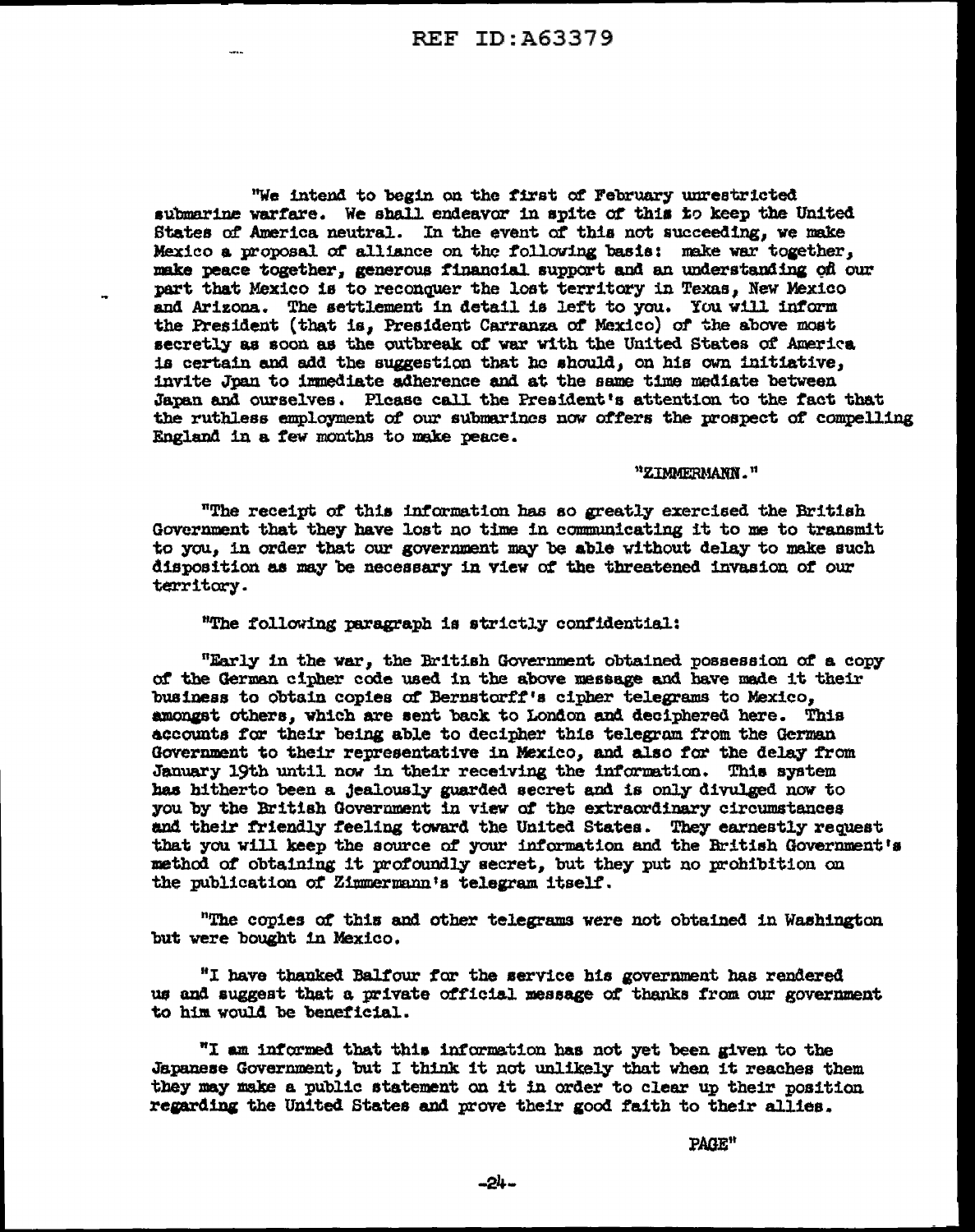ESECR' HHD : AA63337/9

veil of secrecy was lifted a bit by a story in the November issue of a now defunct

American magazine called World's Work in which was published the final install-

ment of a book by Burton J. Hendrick entitled The Life and Letters of Walter H.  $\mathcal{L}(\mathbf{q})$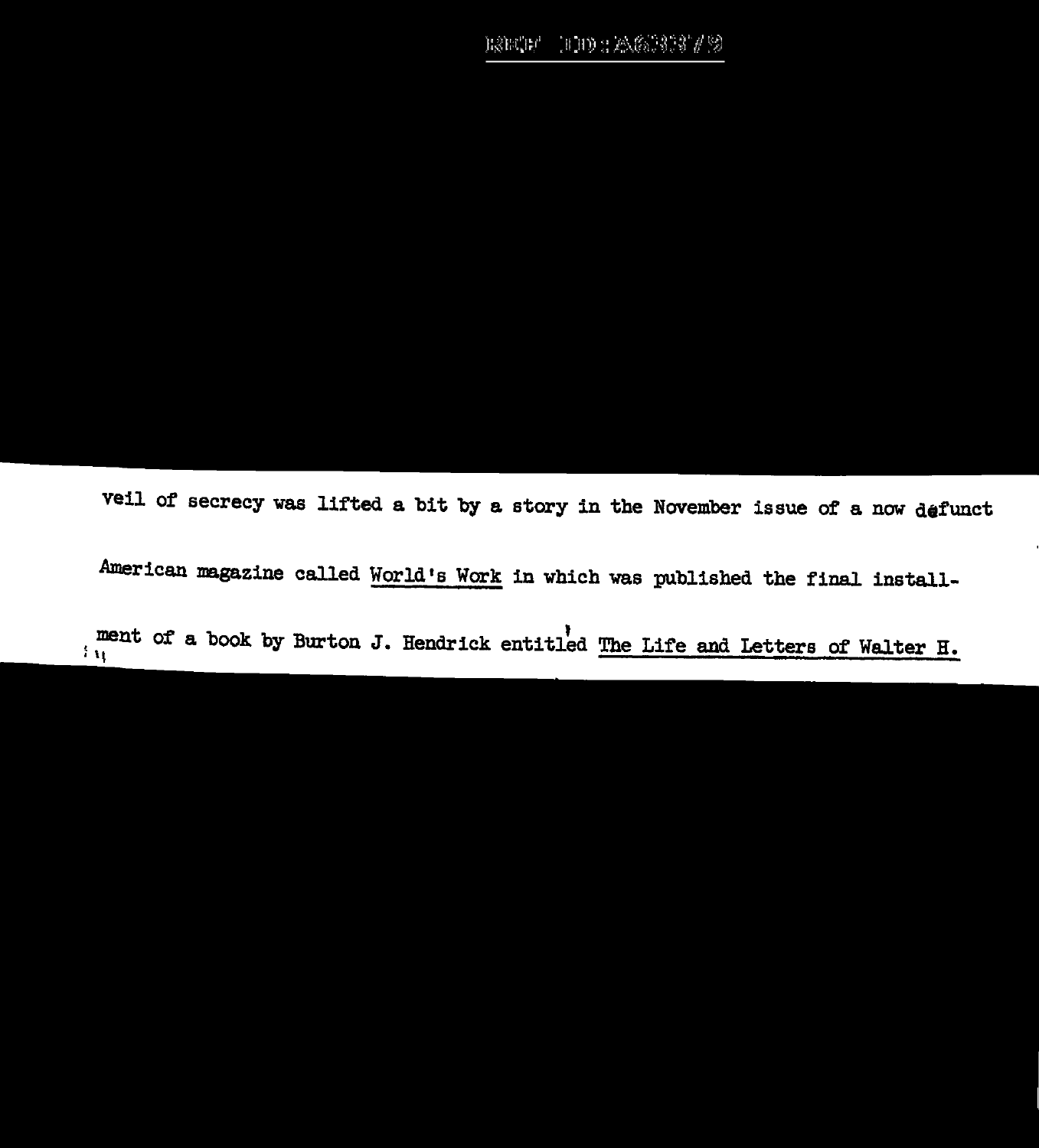$\overline{\phantom{a}}$ 

## lay beyond the REF ID:A63379

 $\tilde{\chi}$ 

 $\blacksquare$ 

 $\cdot$